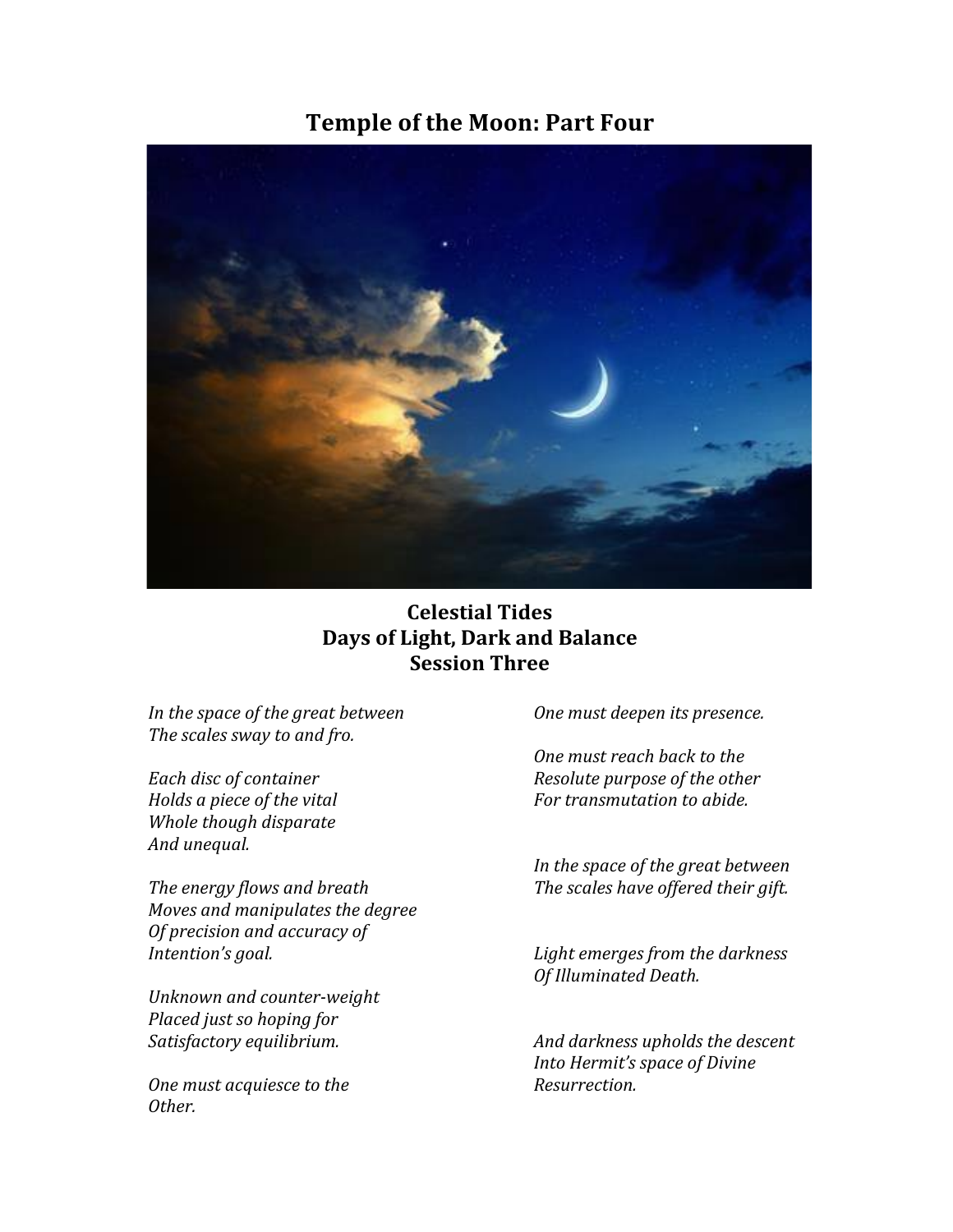# *Days of Balance The Equinoxes*

# *The Equinoxes*

*Simply put, an equinox occurs twice a year – spring and autumn – when the Sun crosses the plane of the Earth's equator. Derived from a Latin term meaning "equal night", an equinox is*  not actually an entire day, but happens at two specific moments each year when the centre of the *Sun is observed directly above a certain location on the Earth's equator. (Urban Ghosts Articale)*

## Etymology.... equinox (n.)

*...1350-1400; Middle English < Medieval Latin equinoxium, for Latinaequinoctium the time of equal days and nights (aequi- equi- + noct-(stem of nox) night + -ium -ium)*

# **Solar Principles (reviewed)**

#### **Concepts of the Sun**

• Holographic light contained within us that is the same as what began the generation of life and creation at the beginning of time

WE carry this same light within and through our work of spiritual awakening we bring into the manifest realm of our physical being the resonance required to interact with the spiritual cosmic sun.

*"Vedic Literature portrays an ancient solar religion of Yoga and enlightenment , such as was once common throughout the entire world.* ....The Sun is the symbol of the Higher Self-the Atman- or Purusha. *This Vedic religion of light is a religion of consciousness, which is the supreme form of light."* (David Frowley, Founder of the American Institute of Vedic Studies)

### **The Cosmic Connection As Above, So Below**

Physical Fire and The Inner Flame Destroys and Creates

# **What is destroyed at the Winter Solstice is reborn at the Summer Solstice by the Turn Key of the Equinoxes**

# **The Illuminated Wheel and Astrological Correlates** (Handout)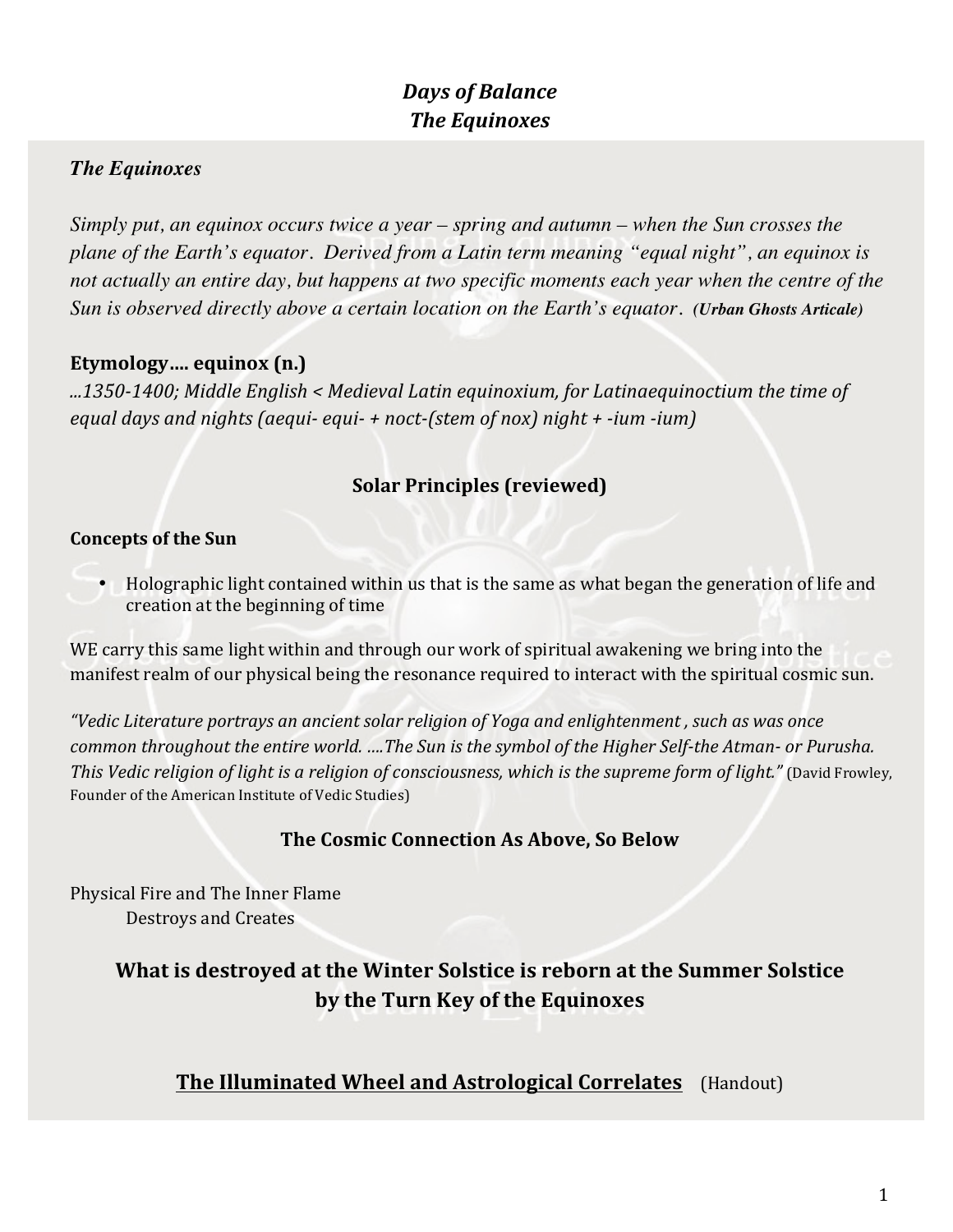# The Winter Solstice calls to the Victorious Arising of ......

*Time to reflect on how we came into being and to renew the fires of creation that are our birthright as Children of the Sun!*

# **The Vernal (Spring) Equinox**

*Northern Hemisphere* = *the astrological sign of Aries* – *the fecundity of the Ram Southern Hemisphere* = *the astrological sign of Libra* – *de-scaling the scales of balance* 

### **Key Concept is...**

#### **Balance and Emerging from the Darkness**

- The Consciousness is Born into the vessel of form and it grows and develops in its own accord, independent of the physical
- The Goal is one of re-union Matter and Spirit emerging from the darkness of creation and reborn into the spiritual and physical Light of the Sun

### **The Burgeoning Light**

The balance of the HERMIT having been transformed into the FOOL

### **The Eastern Gate**

Align with the rising SUN The association of birth and emergence/triumph from the Death

### **Resurrection** at the Crossroads

Egyptian  $=$  Osiris Thracian  $=$  Orpheus Greek = Dionysus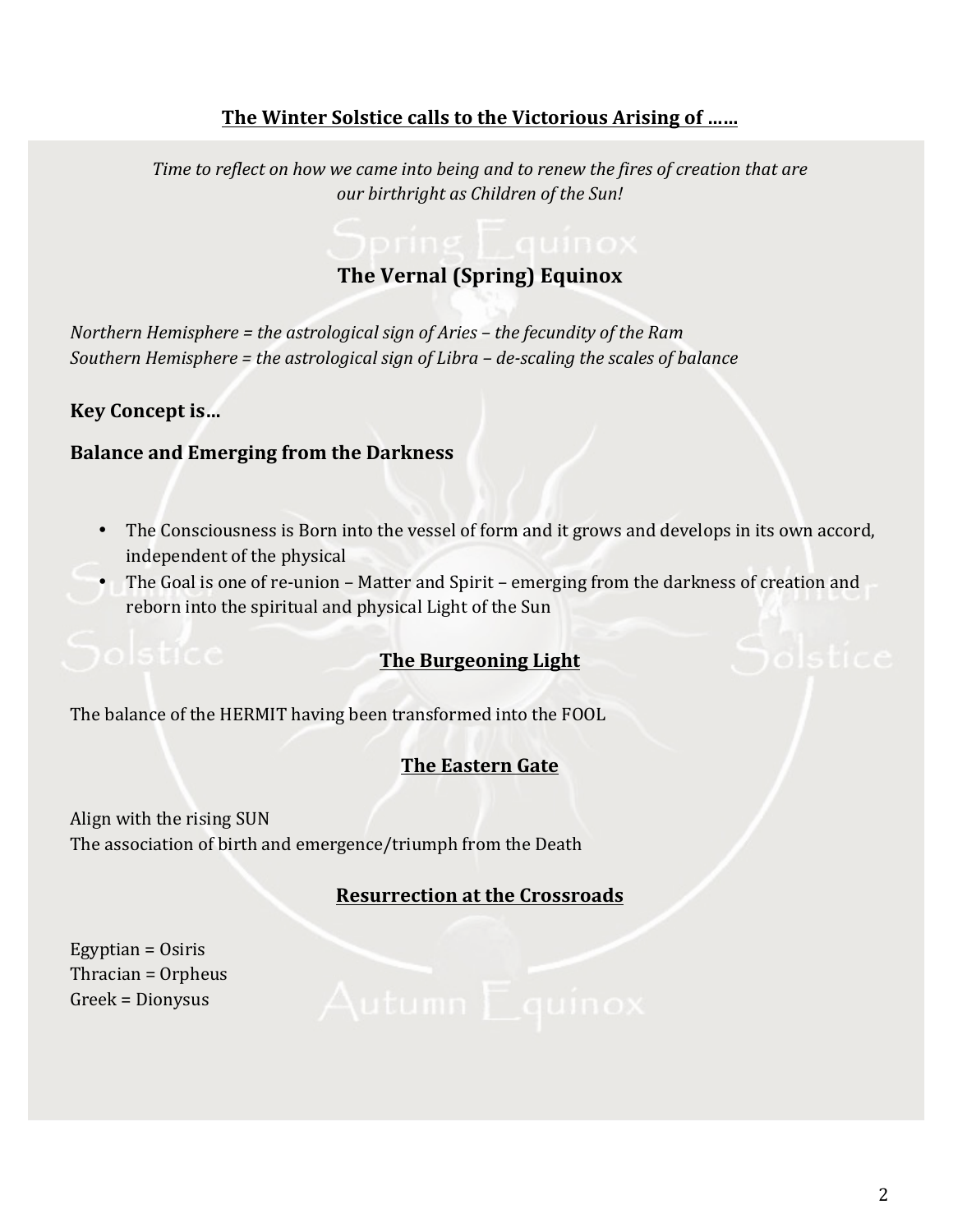## **The Summer Solstice flows into the bounty of ....**

The process of attaining enlightenment, now at its peak and the reverse of creation enacted The Light of the fully Self-Realized individual

# **The Autumnal (Fall) Equinox**

*Northern Hemisphere* = *the astrological sign of Libra* – *scales of balance Southern Hemisphere* = the astrological sign of Aries – the (sacrificial) Ram

### Key Concept is...

#### **Balance and Emerging from the Light**

"... our consciousness descends from the Source into the darkness of matter ; it divides and leaves behind parts of itself in higher dimensions; just as the sun's light and power diminishes after the Summer Solstice *as its descends towards the darkness of autumn."* (Belsebuub: The Path of the Spiritual Sun)

Harvesting what has grown to fullness And, retrieving the seeds that will produce new life

### **The Descent Into Darkness**

*…. the annual descent of the sun south into darkness is symbolic of the consciousness descending into the*  darkness of matter, of it coming into a body, into the darkness of the subconscious of the psyche to join the *process of life.* (Belsebuub: The Path of the Spiritual Sun)

#### The Great Pyramid of Egypt....

... at midnight on the Autumn Equinox during certain time periods, a star shines down the descending passage into the pit. At the same time, the star Alcyon (central star of the Pelidess) aligns with the meridian of the pyramid.

Similar alignments at:

The Sun Pyramid of the Mayans at Teotihaucan in Mexico where the entire face of the pyramid faces the setting autumnal equinox sun and is built on top of a cave

Ratapignata Pyramid in France- contains similar stairwell of descent into the subterranean chamber. Thought to have been built by the Knights Templar